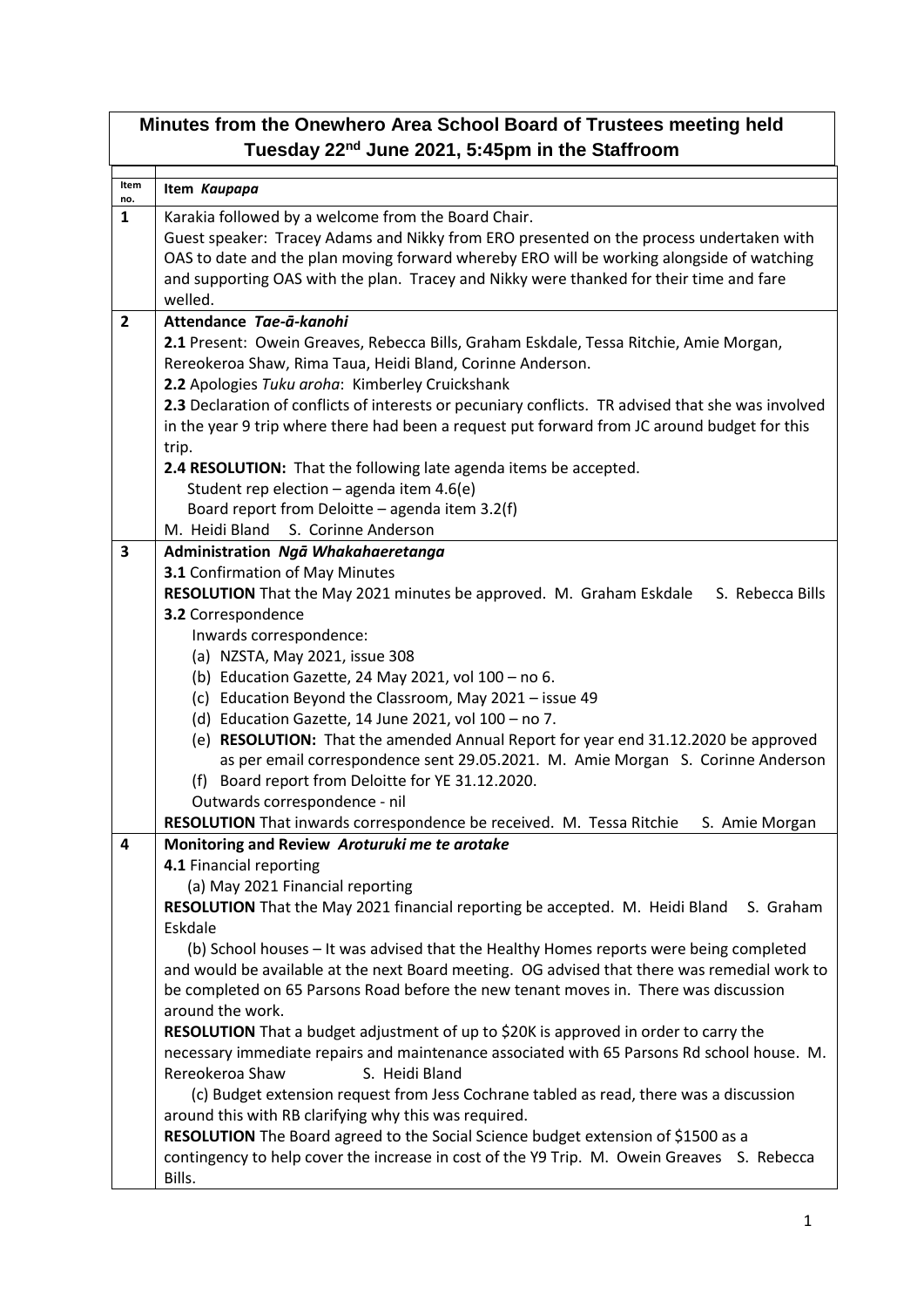(d) There was a discussion around the requirement for extra teacher resource to release 2 existing teachers to embed PB4L at OAS as per the ERO plan. There was a discussion around this, it was highlighted that this approved teacher resource is to only be used for this specific purpose.

**RESOLUTION** The Board agreed to fund a fixed term teacher for term 3 and 4 to cover the required release of 2 existing teachers to fully embed PB4L at OAS. A budget adjustment of up to \$43,000 for this resource is approved. M. Heidi Bland S. Corinne Anderson **4.2** Policies for Assurance by Principal:

- (a) Finance and Property Management assured by RB.
- (b) SUE (Staff Usage and Expenditure) Reports assured by RB.
- (c) Abuse Recognition and Reporting assured by RB.
- (d) Monitoring and Auditing School Bus RB advised that the new bus code of conduct needs to be uploaded to update the one currently in School docs.

**4.3** Health & Safety Reporting was tabled as read.

(a) Safe 365 Assessment.

 (b) Sick Bay & Injury Report – there was a query regarding a teacher being hurt due to an incident with a student. RB clarified what this related to and advised the consequence to the student and how the teacher had been supported.

**RESOLUTION** That the Health & Safety reporting be received. M. Graham Eskdale S. Rereokeroa Shaw

**4.4** Overnight & potentially hazardous activities / trip proposals:

(a) Year 9 Land Wars Trip –  $23<sup>rd</sup>$  and  $24<sup>th</sup>$  June, submitted by Jess Cochrane.

(b) Area Schools National Tournament –  $17<sup>th</sup>$  to 22<sup>nd</sup> July, submitted by Anke van Dijk. HB gave an overview of getting to a point of where she was happy to endorse these trips. TR

and HB to work on the process and staff culture around this. **RESOLUTION** That the two above overnight trips be approved. M. Graham Eskdale S. Corinne Anderson.

**4.5** Action list reporting from May meeting tabled.

(a) OG tabled the Board Work plan for the rest of the year and leading in to 2022 for feedback and discussion. It was highlighted the need to have a December meeting and what would be covered at that meeting.

**MINUTE** A Board meeting to be held on Thursday 16<sup>th</sup> December (6pm start time) was added to the Board meeting schedule for 2021. M. Amie Morgan S. Tessa Ritchie

(b) RB gave an overview on the responses to the parent survey sent out around if they felt their needs were met in terms of contact from the school specifically around their child/rens learning. There was a discussion around this with RB explaining what had been put in place and communicated as a result of feedback.

**4.6** General:

(a) Proposed out of zone numbers for 2022 were tabled by RB. RB talked through her proposal. Various ideas were put forward around promoting OAS and the out of zone ballot.

**MINUTE** The Board agree to offer up to 50 out of zone places (excluding year 10 where no places are available) for the 2022 school year. M. Rereokeroa Shaw S. Graham Eskdale **MINUTE** The Board formed a sub-committee to work on the promotion of the above, the appointed committee for this is: Owein Greaves, Amie Morgan, Rebecca Bills, Tessa Ritchie. M. Graham Eskdale S. Heidi Bland.

(b) OG spoke of the casual vacancy occurred as a result of a parent rep resignation (the term for this position ends: Nov 2023). There was a discussion around this and it was agreed to fill this vacancy through a selection process unless due to feedback a byelection was required. Notice to advise parent community to be placed as soon as possible.